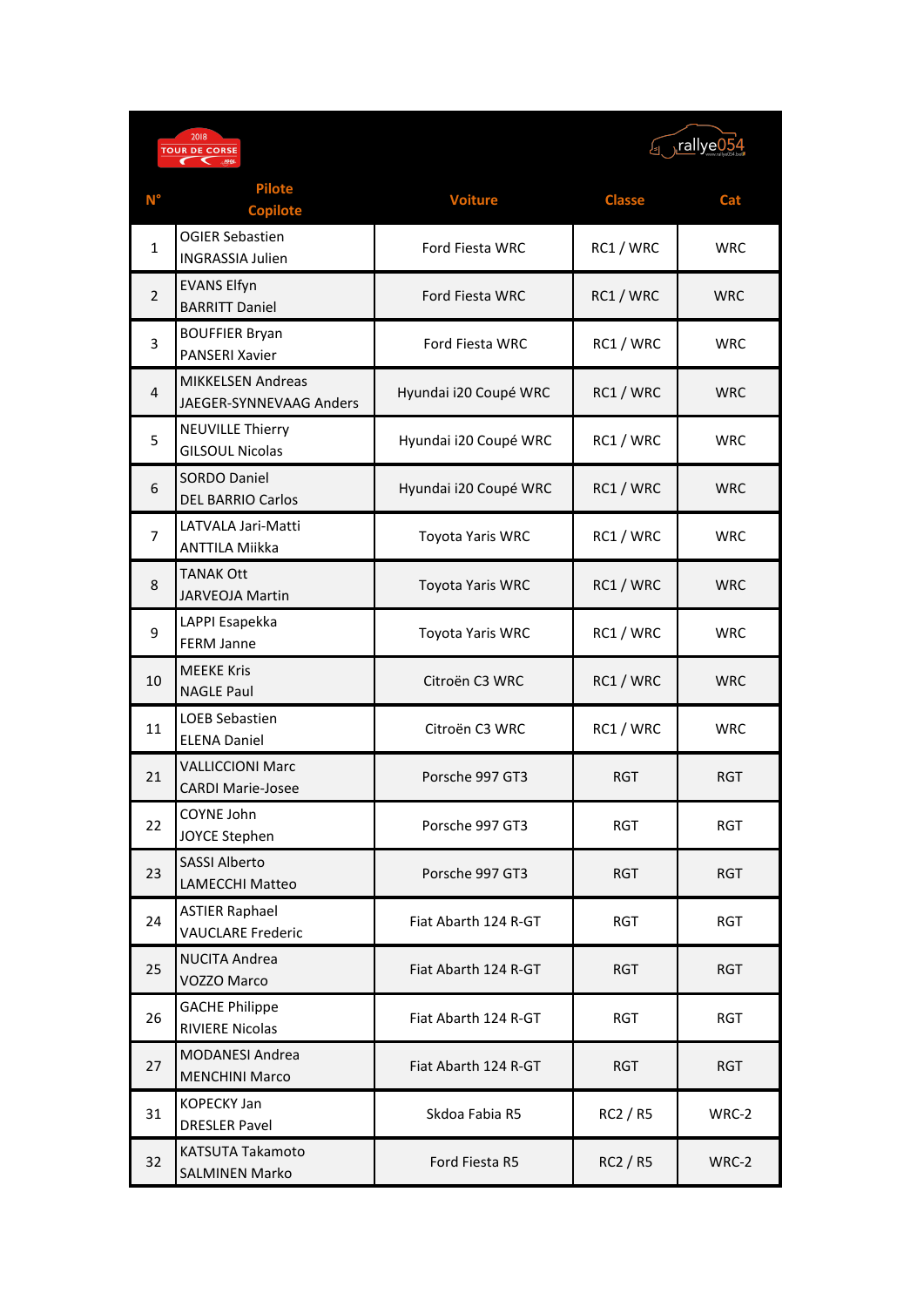| 33 | <b>VEIBY Ole Christian</b><br><b>SKJAERMOEN Stig Rune</b>  | Skdoa Fabia R5  | RC2 / R5        | WRC-2          |
|----|------------------------------------------------------------|-----------------|-----------------|----------------|
| 34 | DE MEVIUS Guillaume<br><b>LOUKA Louis</b>                  | Peugeot 208 T16 | <b>RC2 / R5</b> | WRC-2          |
| 35 | <b>ARAI Hiroki</b><br><b>MACNEALL Glenn</b>                | Ford Fiesta R5  | RC2 / R5        | WRC-2          |
| 36 | <b>SOLANS Nil</b><br><b>IBANEZ SOTOS Miquel</b>            | Ford Fiesta R5  | <b>RC2 / R5</b> | WRC-2          |
| 37 | PIENIAZEK Lukasz<br>MAZUR Przemyslaw                       | Skdoa Fabia R5  | RC2 / R5        | WRC-2          |
| 38 | LEFEBVRE Stephane<br><b>MOREAU Gabin</b>                   | Citroën C3 R5   | <b>RC2 / R5</b> | WRC-2          |
| 39 | <b>LOUBET Pierre-Louis</b><br><b>LANDAIS Vincent</b>       | Hyundai i20 R5  | RC2 / R5        | WRC-2          |
| 40 | <b>BONATO Yoann</b><br><b>BOULLOUD Benjamin</b>            | Citroën C3 R5   | <b>RC2 / R5</b> | WRC-2          |
| 41 | <b>ANDOLFI Fabio</b><br><b>SCATTOLIN Simone</b>            | Skdoa Fabia R5  | <b>RC2 / R5</b> | WRC-2          |
| 42 | <b>CIAMIN Nicolas</b><br>DE LA HAYE Thibault               | Hyundai i20 R5  | <b>RC2 / R5</b> | WRC-2          |
| 61 | <b>RADSTROM Dennis</b><br>JOHANSSON Johan                  | Ford Fiesta R2T | RC4/R2          | WRC-3 / Junior |
| 62 | <b>MOLLE Amaury</b><br><b>HERMAN Renaud</b>                | Peugeot 208 R2  | RC4 / R2        | WRC-3          |
| 63 | <b>BERGKVIST Emil</b><br><b>FLOENE Ola</b>                 | Ford Fiesta R2T | RC4/R2          | WRC-3 / Junior |
| 64 | <b>TANNERT Julius</b><br><b>HEIGL Jürgen</b>               | Ford Fiesta R2T | RC4/R2          | WRC-3 / Junior |
| 65 | FRANCESCHI Jean-Baptiste<br><b>COURBON Romain</b>          | Ford Fiesta R2T | RC4 / R2        | WRC-3 / Junior |
| 66 | <b>FOLB Terry</b><br><b>GUIEU Christopher</b>              | Ford Fiesta R2T | RC4/R2          | WRC-3 / Junior |
| 67 | <b>DEVINE Callum</b><br><b>MORIARTY Keith</b>              | Ford Fiesta R2T | RC4/R2          | WRC-3 / Junior |
| 68 | <b>FERNANDEZ Emilio Andres</b><br>RIQUELME Joaquin Nicolas | Ford Fiesta R2T | RC4/R2          | WRC-3 / Junior |
| 69 | <b>BOTTARELLI Luca</b><br><b>FENOLI Manuel</b>             | Ford Fiesta R2T | <b>RC4 / R2</b> | WRC-3 / Junior |
| 70 | <b>HOLDER David</b><br><b>FARMER Jason</b>                 | Ford Fiesta R2T | RC4/R2          | WRC-3 / Junior |
| 71 | <b>TORN Ken</b><br><b>JARVEOJA Ken</b>                     | Ford Fiesta R2T | RC4/R2          | WRC-3 / Junior |
| 72 | <b>WILLIAMS Tom</b><br><b>HALL Phil</b>                    | Ford Fiesta R2T | RC4 / R2        | WRC-3 / Junior |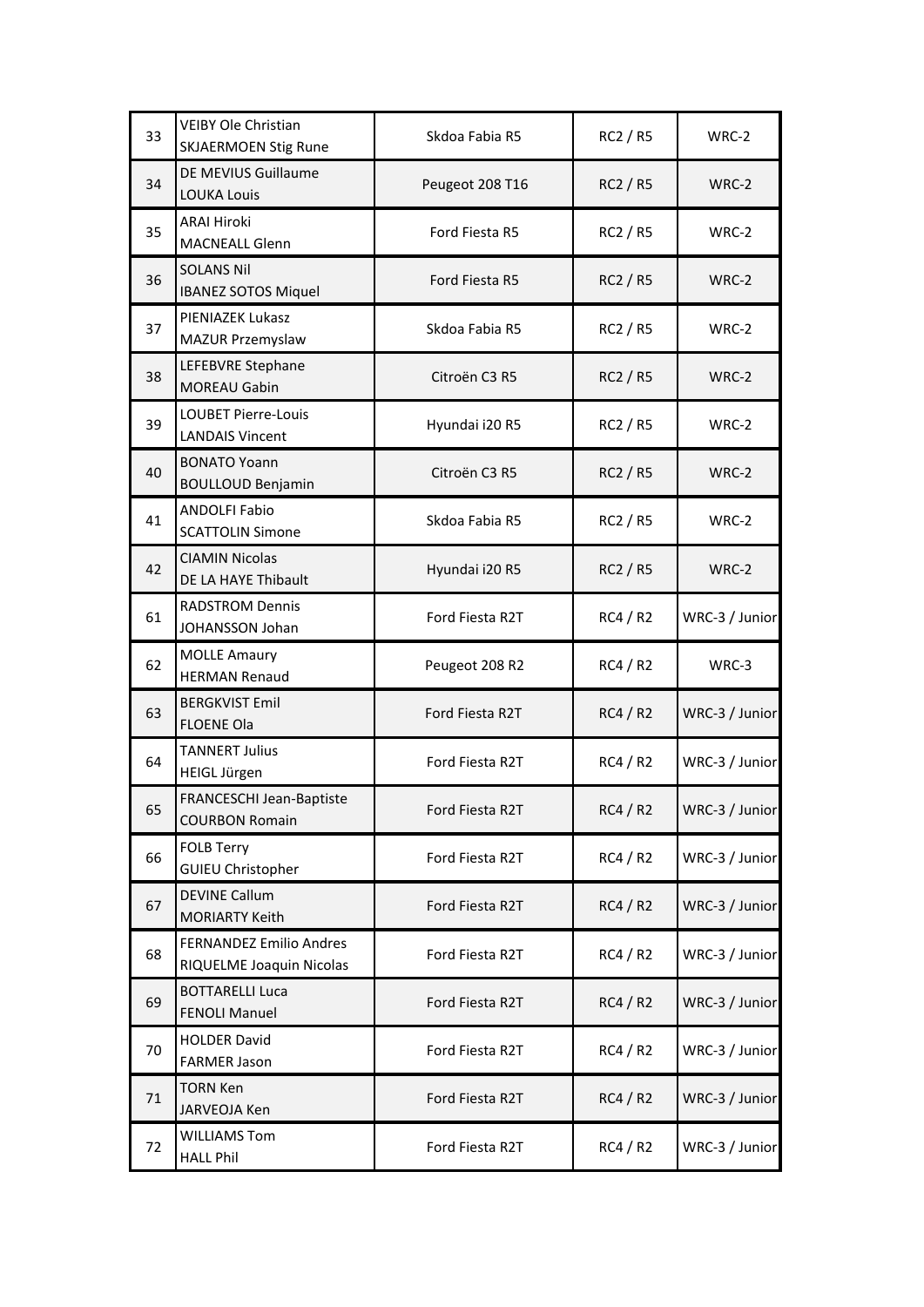| 73 | <b>OLDRATI Enrico</b><br><b>FAPPANI Danilo</b>           | Ford Fiesta R2T            | RC4/R2          | WRC-3 / Junior |
|----|----------------------------------------------------------|----------------------------|-----------------|----------------|
| 74 | <b>BANAZ Bugra</b><br><b>ERDENER Burak</b>               | Ford Fiesta R2T            | RC4/R2          | WRC-3 / Junior |
| 75 | <b>ACCORNERO Umberto</b><br><b>MAURIZIO Barone</b>       | Ford Fiesta R2T            | RC4/R2          | WRC-3 / Junior |
| 81 | <b>MIELE Mauro</b><br><b>BELTRAME Luca</b>               | Citroën DS3 WRC            | RC1 / WRC       |                |
| 82 | PEREIRA Armando<br><b>TUTELAIRE Remi</b>                 | Ford Fiesta RS WRC         | RC1 / WRC       |                |
| 83 | <b>VAUTHIER Alain</b><br><b>NOLLET Stevie</b>            | Ford Fiesta RS WRC         | RC1 / WRC       |                |
| 84 | <b>GREENSMITH Gus</b><br><b>PARRY Craig</b>              | Ford Fiesta R5             | <b>RC2 / R5</b> |                |
| 85 | <b>NAVARRA Francois-Frederic</b><br><b>TYRAN Mathieu</b> | Ford Fiesta R5             | RC2 / R5        |                |
| 86 | <b>MATTEI Thierry</b><br><b>PIETRI Antoine</b>           | Ford Fiesta R5             | <b>RC2 / R5</b> |                |
| 87 | <b>ARGENTI Thomas</b><br><b>GORGUILO Anthony</b>         | Skoda Fabia R5             | RC2 / S2000     |                |
| 88 | <b>ANTONINI Louis</b><br><b>CHIAPPE Patrick</b>          | Ford Fiesta R5             | RC2 / R5        |                |
| 89 | RENUCCI Kathia<br><b>GORDON Fabrice</b>                  | Ford Fiesta R5             | RC2 / R5        |                |
| 90 | <b>AGOSTINI Thierry</b><br><b>NANNI Xavier</b>           | <b>Renault Clio</b>        | NAT / A-FA6K    |                |
| 91 | <b>FILIPPI Eric</b><br><b>MAZOTTI Francis</b>            | Renault Clio R3T           | RC3/R3T         |                |
| 92 | FILIPPI Julien<br><b>DAMERVAL Stephane</b>               | Citroën DS3 R3T            | RC3 R3T         |                |
| 93 | <b>SCHRAM Dirk</b><br><b>MONCADA Antonello</b>           | Renault Clio R3            | RC3/R3          |                |
| 94 | <b>BRANCA Michel</b><br><b>FORNS Gerald</b>              | Mitsubishi Lancer Evo VIII | NAT / N-FN4     |                |
| 95 | <b>LAFITTE Guillaume</b><br><b>LAFITTE Angelique</b>     | Renault Mégane RS          | NAT / N-FN4     |                |
| 96 | <b>LEGRAND Vincent</b><br>SERRA Jordan                   | Renault Mégane RS          | NAT / N-FN4     |                |
| 97 | <b>NANNUCCI Pierre-Marc</b><br><b>NESTA Audrey</b>       | Renault Clio R3            | NAT / R-FR3     |                |
| 98 | <b>LAFONT Aurelien</b><br><b>VERNHES Yolene</b>          | Peugeot 207 R3T            | NAT / R-FR3     |                |
| 99 | <b>COUVAL Guillaume</b><br><b>BELOT Olivier</b>          | Renault Clio R3            | NAT / R-FR3     |                |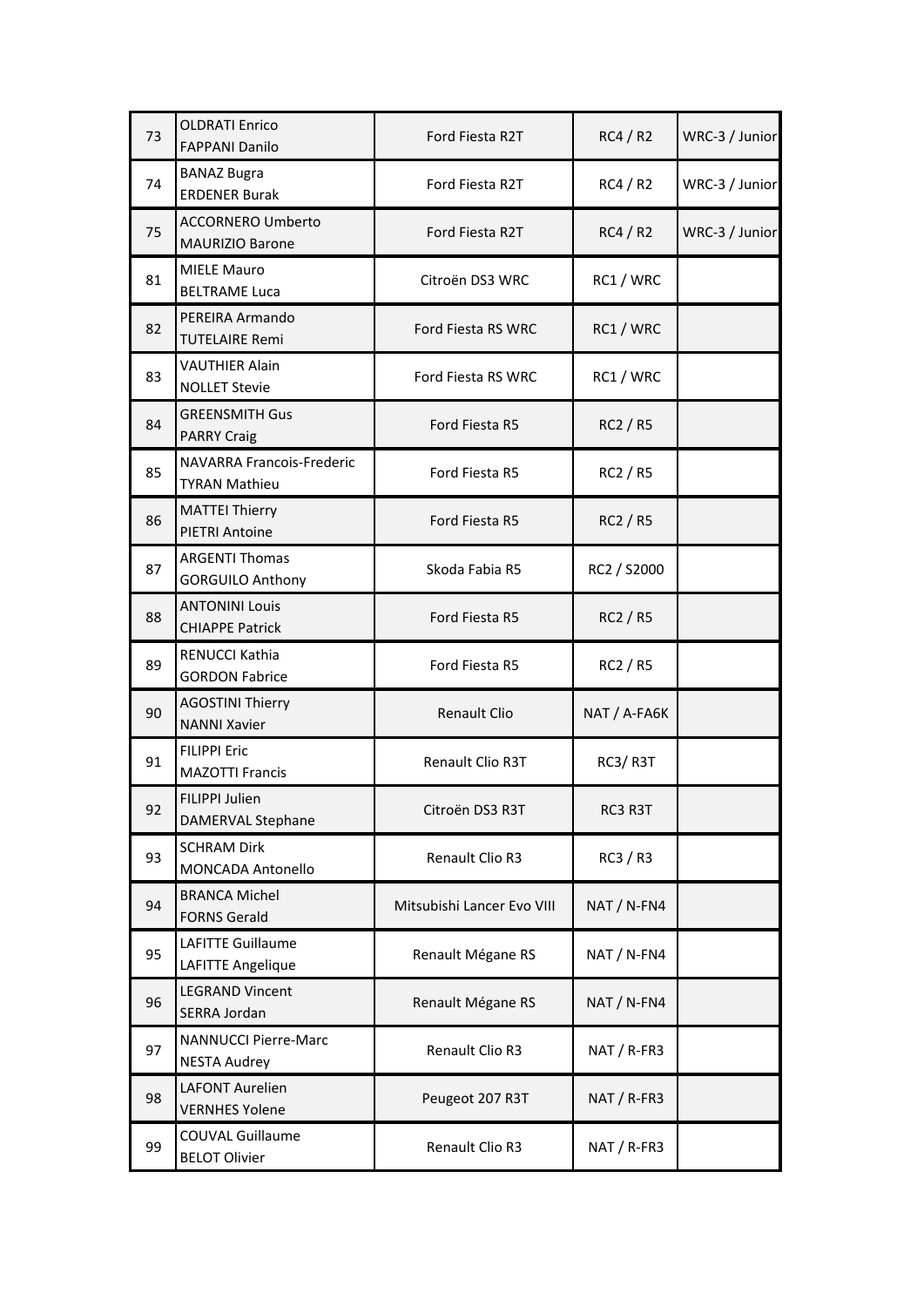| 100 | <b>VILLORESI Raphael</b><br><b>GABBIATI Fabrice</b>   | Renault Clio R3        | NAT / R-FR3 |
|-----|-------------------------------------------------------|------------------------|-------------|
| 101 | <b>COUFRANC Michael</b><br><b>SZYS Solenne</b>        | Renault Clio R3        | NAT / R-FR3 |
| 102 | <b>ROUANET Romain</b><br><b>BOURSINHAC Clementine</b> | <b>Renault Clio R3</b> | NAT / R-FR3 |
| 103 | <b>KEMP Pierre</b><br><b>KEMP Jean-Marc</b>           | <b>Renault Clio R3</b> | NAT / R-FR3 |
| 104 | <b>CARDI Cedric</b><br><b>ROCHE Yannick</b>           | Renault Clio R3        | NAT / R-FR3 |
| 105 | <b>FRAYMOUTH Francois</b><br><b>FELICELLI Romain</b>  | Peugeot 208 R2         | RC4 / R2    |
| 106 | PICCHIONI Florian                                     | Citroën C2 R2          | RC4/R2      |
| 107 | <b>SCHLOSSER Lilian</b><br><b>BONY Clement</b>        | Peugeot 208 R2         | RC4/R2      |
| 108 | <b>MARIANI Paul Andre</b><br>PAOLI Sylvain            | Peugeot 208 R2         | RC4/R2      |
| 109 | <b>CAPANACCIA Olivier</b><br>RAFFAELLI Yoann          | Peugeot 208 R2         | RC4/R2      |
| 110 | <b>BENSIMON Claude</b><br><b>BARBE Isabelle</b>       | Ford Fiesta R2         | RC4/R2      |
| 111 | <b>VILLY Jonathan</b><br><b>VILLY Ronald</b>          | Citroën C2 R2          | RC4/R2      |
| 112 | YEIN Dai Wei<br><b>HSIEH Tsung Yu</b>                 | Peugeot 208 R2         | RC4/R2      |
| 113 | <b>JOCIUS Deividas</b><br><b>ZVICEVICIUS Donatas</b>  | Peugeot 208 R2         | RC4/R2      |
| 114 | <b>GARDERE Paul</b><br><b>DUTREUIL Guy</b>            | CITROEN DS3 R1         | RC5 / R1    |
| 115 | <b>DONATI Xavier</b><br><b>CIAVALDINI France</b>      | Ford Fiesta R2         | NAT / R-FR2 |
| 116 | <b>FRANCESCHI Mathieu</b><br>MANZO Benoit             | Ford Fiesta R2T        | NAT / R-FR2 |
| 117 | <b>LAROSE Robert</b><br>ROOSEN Rodolphe               | Renault Clio           | NAT / F2000 |
| 118 | <b>LAUNAY Patrice</b><br><b>LAUNAY Sindy</b>          | Volkswagen Golf GTI    | NAT / F2000 |
| 119 | <b>SALINI Laura</b><br>PERETTI Myriam                 | Citroën Saxo VTS       | NAT / A-FA6 |
| 120 | <b>BERNOUS Bouchta</b><br><b>COSTA Paula</b>          | Citroën Saxo VTS       | NAT / A-FA6 |
| 121 | <b>MARI Alain</b><br>CESARI Jean Do                   | Renault Clio Ragnotti  | NAT / FN3   |